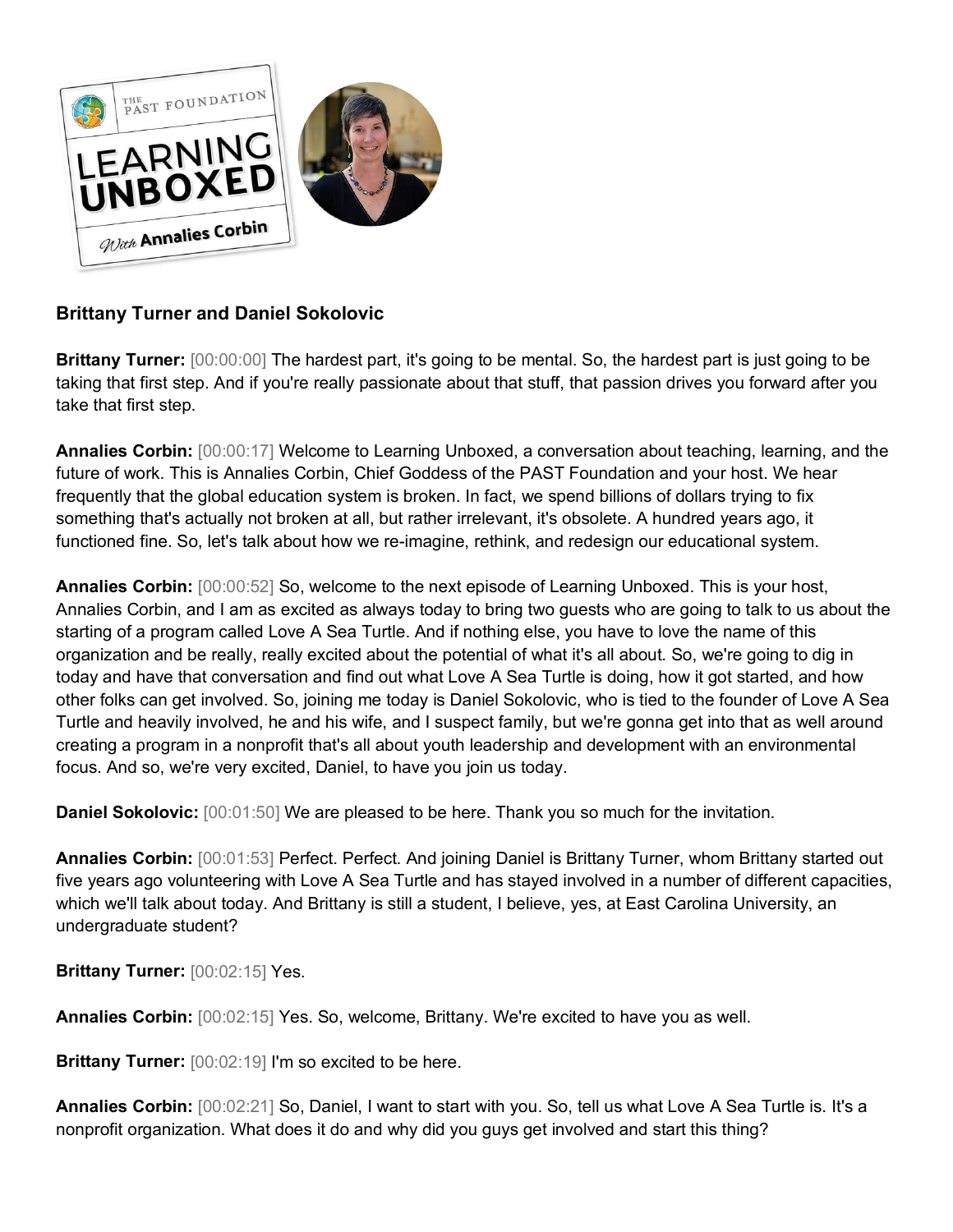**Daniel Sokolovic:** [00:02:34] Our daughter took a school field trip and we think school field trips are so integral to student learning. They took our daughter when she was in fourth grade down to the Caribbean Sea, Sea Turtle Rescue and Rehabilitation Center at Topsail Island. She went down there and she came home in the car with her mom, she said, "Mom, I have to do something to help sea turtles last." Love A Sea Turtle, LAST. And it was born. And then, a friend of ours did say, well, a good friend of mine at Duke University, Dr. Karen Eckert, who is an expert in sea turtles and she was part of the program there, the Nicholas School, the environment, she was head of it then.

**Daniel Sokolovic:** [00:03:11] I said, "Well, let's go meet with her and find out what you can do." She told us that when we met with her, she said, "Casey, I want you to act locally, but think globally and do what an eightyear old can do." Driving home, Casey said, "Well, the only thing I can do is make cookies and have cookie bags and cookie sales, to sell that." So, she started from there. So, she started making sea turtle-shaped sugar cookies.

**Daniel Sokolovic:** [00:03:36] I would drive her around to toll gates at ECU, grocery stores, Walmart, stand out front and she would sell them. And \$1 cookies a year later led to her donating several thousand dollars to Sea Turtle Hospital. And then, she said, "Well, I need to have something more to attract adults." So then, we developed the coffee blend with Joe Van Gogh Coffee called Sea Turtle Blend Coffee, which will lead to national distribution and fresh markets.

**Daniel Sokolovic:** [00:04:06] And it is one of the biggest sellers online as a cause coffee, knows that money gets donated to the Sea Turtle Hospital. And then, she started doing beach cleanups. And it went from there. And then, she said, "Well, I have to do more. I have to be able to share what I love with students who don't get to do what I get to do." Because we taught her at home, "Too much is given, much is expected." But she said, "Well, I want to do something more.".

**Daniel Sokolovic:** [00:04:31] But then, she said, "Well, I want to have a website and want it built, Love A Sea Turtle." And after two years as well, "I'm sorry, I'm not going to invest my money to run your program. If you're going to do it, you're going to have to self-fund it, run it like a nonprofit, run it like a business. And you have to repay me for the cookies, website, name, everything." So, she did. And she began running it like a business when she was ten.

**Annalies Corbin:** [00:04:55] Wow. Wow.

**Daniel Sokolovic:** [00:04:56] And then—yeah. So then, she said, "Well, I want to do a summer camp program for Boys and Girls Clubs and active rest youth." She developed that program. She went out to seek people who could help her. We got tied in with a person who's actually from Ohio originally, Dr. Melani Duffrin with FoodMASTER, who gave us the nutritional strength because we really like nutrition, the outdoors. And it's just gone from there and it has evolved.

**Daniel Sokolovic:** [00:05:20] And then, she's run it all these years and she said, "Well, I need to ensure that students run it and students get to dictate what we do and how we do it." So, we've never had employees, it's always been student-led and adult-adviced. So, they dictate the programs and it has evolved. And Casey who graduated four years ago has turned the helm over to the youth that are leading it now. And they get to decide what we do and where we go. And it has evolved from sea turtle cookies to Sea Turtle Coffee to a summer camp program, to year-round hands-on learning, to community service programs, to garden programs.

**Daniel Sokolovic:** [00:06:04] It's all about youth leadership. We're giving them a platform for their voice. And that's what we do and that's what we endorse and we thought. And people say, "Well, what does your Holidays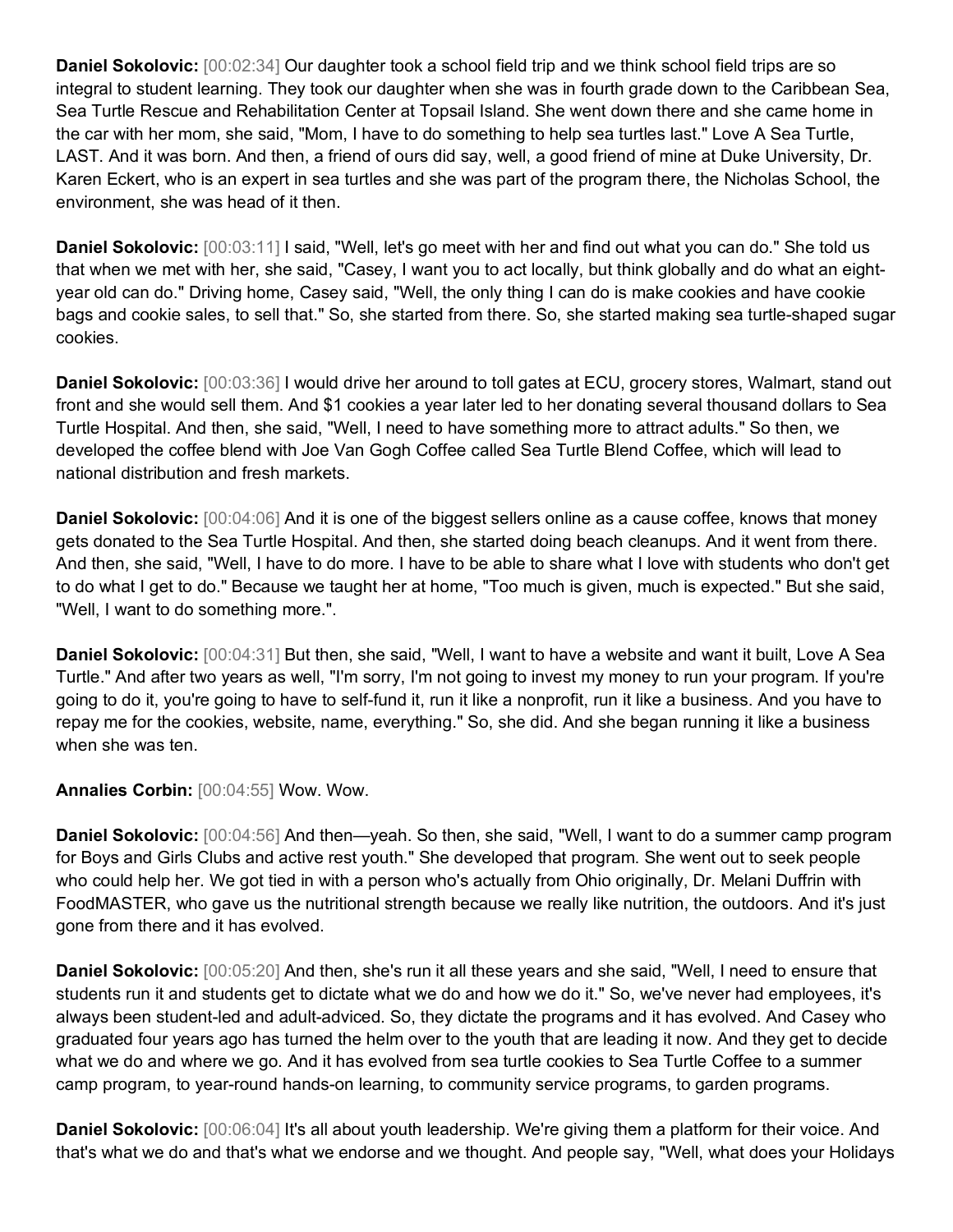of Hope party", where we do a can drive, "have to do with this?" So, it's still about youth saying, "This is the way I want to go. This is my passion. This is what I want to do." We give them that platform, but we try to tie everything back into environmentalist, everything we do.

**Annalies Corbin:** [00:06:30] Well, this is absolutely an amazing story of how a nonprofit organization not just starts on a kid getting inspired by a hands-on field trip, something out of the traditional sort of a classroom setting that says, "Hey, this is going to be a passion for me." And fortunately, a child who had a family environment that fostered said passion and turned into something that has a life of its own. That's, to me, part of the story that's so remarkable. Brittany, so let's sort of talk about your entry point in all of this thing. So, at this point then, as you sort of joined and get involved in this organization, it kind of sounds like from Daniel that it's kind of doing its thing and that Casey has sort of pushed it on its way and out the door. And so, tell us a little bit about how you found Love A Sea Turtle.

**Brittany Turner:** [00:07:27] Yes. So, I started my freshman year of high school. I started by running a 5K that Love A Sea Turtle was hosting. And from there, I found out about all the amazing programs they were hosting, what they were doing in the Greenville community for the environment. And so, after that, I started my volunteering at one of the summer camps they were doing and you can hear Dan tell the story. I showed up to that summer camp that first day. I did not talk to anyone. I was one of the most shy people.

**Brittany Turner:** [00:08:04] I don't know why I felt I could be a camp counselor for people. I sat on the little turtle beach and not talk to anyone. I barely talked to the kids there that I was supposed to be the camp counselor for. But it was a life-changing experience for me. I saw the youths that can impact these. I mean, they were the under-served youths in our communities. And we were nursing them in sand-based activities. We were giving them experiences such as kayaking, teaching them how to ride a bike.

**Brittany Turner:** [00:08:35] We were doing water testing with them, nutrition, hiking, all these things that they wouldn't otherwise experience. And I mean, I came back for four more years and ended up being one of the directors of the summer camp. And I loved it. But that's how I started with the camp and I went with it. And from that summer on, I became a year-round volunteer. I became a commodity at every Love A Sea Turtle activity they were having, every event they were hosting.

**Brittany Turner:** [00:09:10] And I now lead these, the events that's happening. Like I said, I'm a year-round volunteer. And now, I help other youths lead their initiatives that it has. We have many other high schoolers in the program and I help them find what they're passionate about, help them lead their initiatives, help them take forward whatever they're willing to do. While I was in high school, I led an initiative called STEM Explorers, where I worked with under-served youths in their community and help them find their voice on what they were passionate about.

**Brittany Turner:** [00:09:46] While I was doing that, I found my voice. And what I was passionate about was seismic blasting off the coast of North Carolina. So, I did a letter-writing campaign to the governor and I went to Boys and Girls Clubs and I read thousands of letters. Well, I had youth write thousands of letters to the governor and I hand-delivered those. And I used my voice about something I was passionate about to help the youths find their voice on what they were passionate about. So, it was just very inspiring to me to be able to help these youths do something and have this experience.

**Annalies Corbin:** [00:10:26] Which is really, it's a labor of love, you know, oftentimes. And whether you've self-identified this way or not, Brittany, you have found yourself to be quite the teacher, right? And you can sort of just tell from the passion that you sort of bring to this, right? But that's half the battle, you know, learning to find your inner voice and then, helping others figure out how to do that themselves. So, I would say bravo to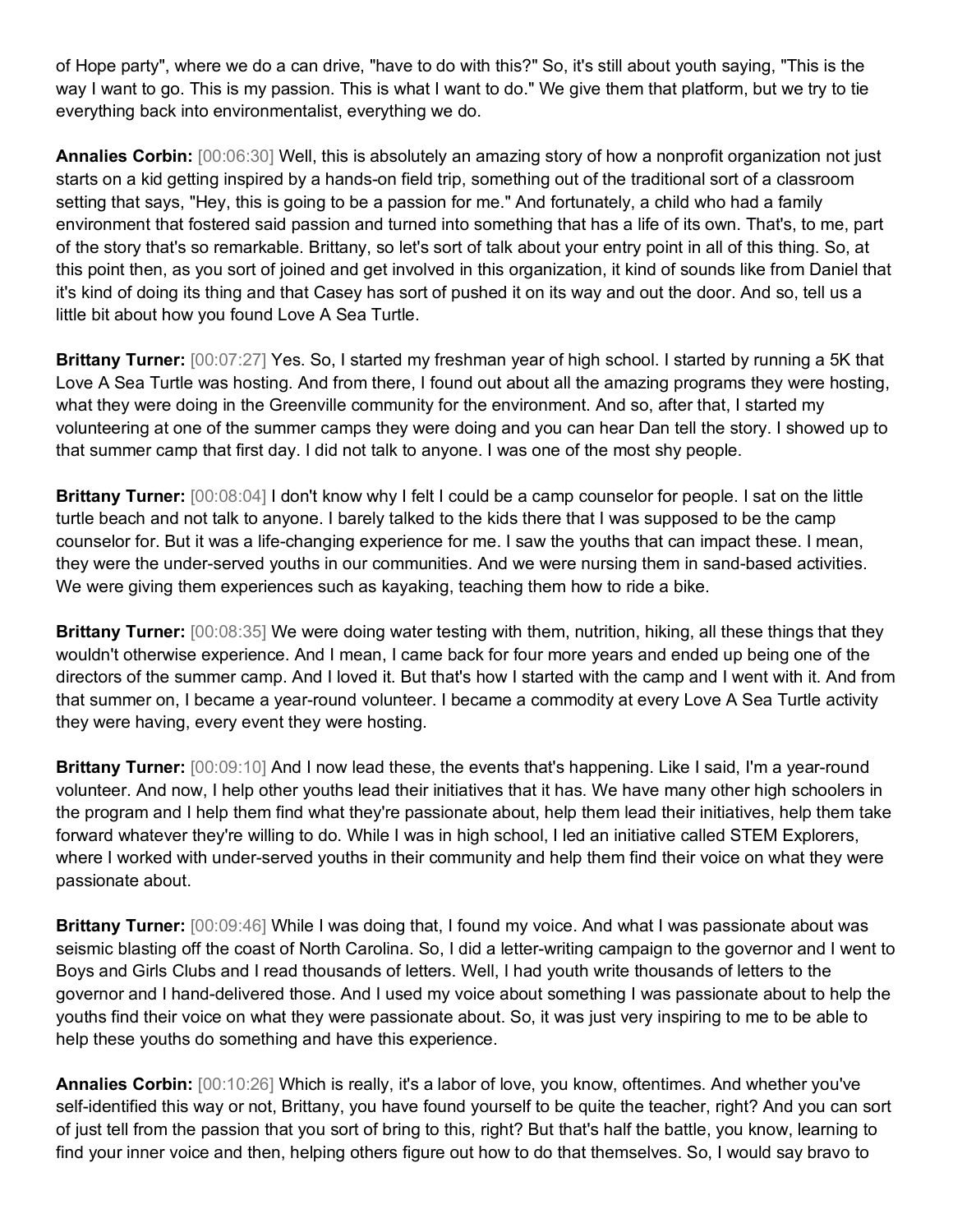you for that. So, you started out as a freshman in high school and you are still heavily involved throughout your collegiate career in this space then?

**Brittany Turner:** [00:11:07] Yes, ma'am.

**Annalies Corbin:** [00:11:08] So, Daniel, I want to talk a little bit about as the program evolved and it got to the point where Brittany became a part of it and others very much like Brittany and the camps are running. Talk to us a little bit because this is going to be one of the questions that people want to know is, so you have this great idea, you have the inspiration, you have a kid who really wants to run down this road, but ultimately, you know, as you've described, this program has to sort of figure out how to be sustainable and live on its own.

**Annalies Corbin:** [00:11:38] And that is one of the single hardest things that happen in any type of community-based action. Whether it's traditional education, it's advocacy, it doesn't really make any difference, right? The hardest thing is to not just get something launched, but then, to have it be sustainable. So, talk to me a little bit about how you helped take the program to get it to the point where it could have a life beyond those who started it.

**Daniel Sokolovic:** [00:12:09] It has taken 15 years to figure out the sustainability part. What we knew early on is that we had to design a model, number one, that we have no building, we have no rent, no overhead, and we're all volunteers. So, it's been sustained by that. Had we had to go down the traditional route of having the executive directors, paid employees, it might not have been. So, our model is very inexpensive and it's easy to sustain.

**Daniel Sokolovic:** [00:12:38] And that was first off okay. If we're going to commit to that, my wife and I being retired and having a lot of professional board members to help us, then it would have been different. So, it doesn't take a whole lot to be sustainable. And then, over the first couple years, it was writing small grants to YSA, EarthEcho, Oceana, getting just small amounts to sustain what we needed and is seeking locals or a local corporation, whether it was Bojangles', who's made it here to our region, Grady-White Boats and their foundation, who helped us with small donations.

**Daniel Sokolovic:** [00:13:16] We've been able to do like that and to nurture. But then, also, we had Casey and this generation, they're so slick and savvy with social media and Facebook and they understand the need to give them like, "Well, what did I get for my couple thousand that I gave you?" You know, we're able to show them metrics and likes and, you know, shares, your banner, your sign, what we did went out to all these people. So, they all know that. That's been where we've had to learn this business. Because my wife and I have no background in this, you know. We knew nothing about sea turtles then, if you'd ask us 15 years ago.

**Daniel Sokolovic:** [00:13:55] Would this be what we would be doing in our retirement? We'd have thought, "Oh, no way." I mean, there's so many other things we'd like to do. This has turned into more than a passion. It is, you know, 30 years of marriage, 15 years of running Love A Sea Turtle, 25 years raising kids. It is part of the fulfilling life that we have had. This is it. You know, Brittany, yeah, five years. Five years. Well, you know, the other time, we had our end of the year reflection, one of the students that was there, she's a teacher. She teaches biology. She has a baby. She was one of our original volunteers.

### **Annalies Corbin:** [00:14:33] Wow.

**Daniel Sokolovic:** [00:14:34] Yes. So, it really has come full circle with our teachers. And uniquely enough when you spoke about Brittany, Brittany is in the school of education. She's going to be a teacher first.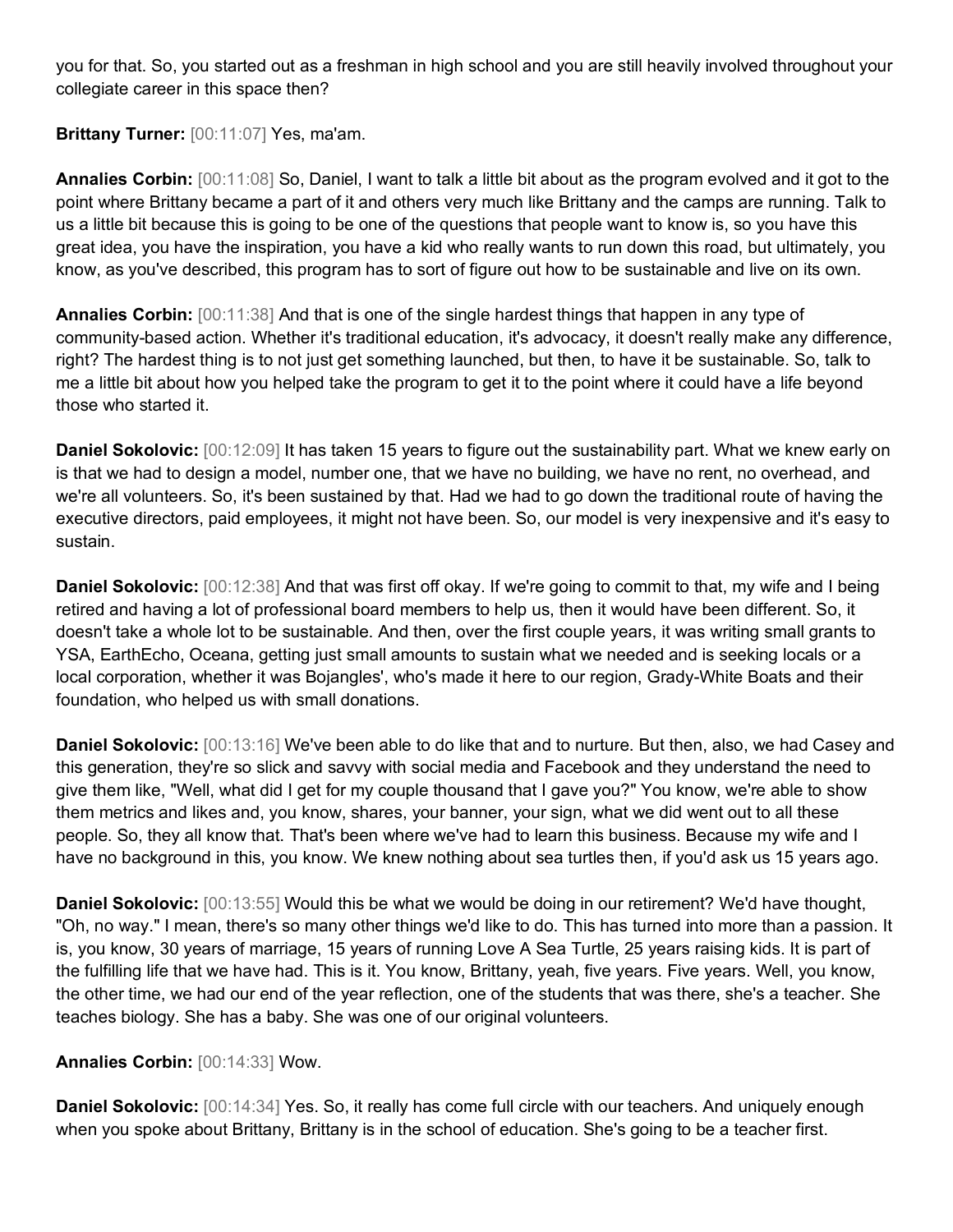**Annalies Corbin:** [00:14:43] Oh, excellent.

**Daniel Sokolovic:** [00:14:45] Well, yeah. So, it's funny you pick up on that. Yeah.

**Annalies Corbin:** [00:14:48] Oh, no. Absolutely. And, you know, that's one of the other things that we need is that we collectively need people who find things that they're passionate about who can then bring those passions into the variety of educational settings that in the 21st century, we now have the opportunity to offer. So, whether that's informal education through outreach programs, summer camps, after-school programs, you name it, or more traditional in-school settings, we still need people who can adapt that sort of applied and hands-on learning opportunity and make that the everyday experience for our kids.

**Annalies Corbin:** [00:15:25] Because, you know, to your point and your experience that you had with your daughter, I mean, she walked away from that initial experience with those turtles with something that she just believed adamantly in. And I suspect no matter what she's doing that that's something that stays with her for a lifetime. And certainly, clearly, it has for Brittany or Brittany wouldn't have been this long-term volunteer all the way through high school and college and so on. So-

**Daniel Sokolovic:** [00:15:51] It has been transformative. And then, we realized when Casey has talked about the impact that she was making with going to boys and girls club. And then, she wanted to increase that from just doing a one-off program in the summertime. It's like to use it throughout the year. And then, it also evolved when Casey realized the experiences that we learned with our daughter as she transitioned from middle school to high school and then, during her college, "Oh, this is another need." And then, Casey said, "Well, we need to switch into the gear of how can we help other folks that also has been the 20, 30 kids who were part of the summer camp counselor program write a resume, take college tours, learn how to interview, learn how to prepare themselves and position themselves to be a student that's going to be selected for a national scholarship.".

**Daniel Sokolovic:** [00:16:40] And I mean, that has been an area that we have wandered into like sea turtlelike journeys. We've wandered into that. So, we work with students to work on their resumes, to work on their college applications, to craft their essays, talk about what they want to do. I mean, we've done that and our organization in the State of North Carolina, which you are familiar with, we have multiple art scholars, NCSS, North Carolina School of Math and Science students.

**Annalies Corbin:** [00:17:10] Yeah.

**Daniel Sokolovic:** [00:17:12] We have more Head Ks, we have LaVigne's, we have Eastie honors and scholars students, and we have multiple national Coca-Cola scholarship come out of our program because of the lessons that Casey helped pave. It's like, "Okay, here's a student, Brittany herself, highly-decorated student."

**Annalies Corbin:** [00:17:30] Right. Right. And so, for all of the participants in this program, one of the things that I found particularly intriguing in looking at it was the fact that you really focus on the youth or student-led initiatives, right? And so, I really love that. And so, Brittany, I would love for you to be able to sort of walk us through just a little bit about how the decisions get made, right? So, you're gonna take on a new program, a new idea.

**Annalies Corbin:** [00:17:59] And just for our listeners, you know, if you go to Love A Sea Turtle and we will provide all the resources when we post the episode for the website, what not, but you will see a list of programs, River Guardians, Paint The Drain, The Green Team, Plastic Free North Carolina. So, tell us,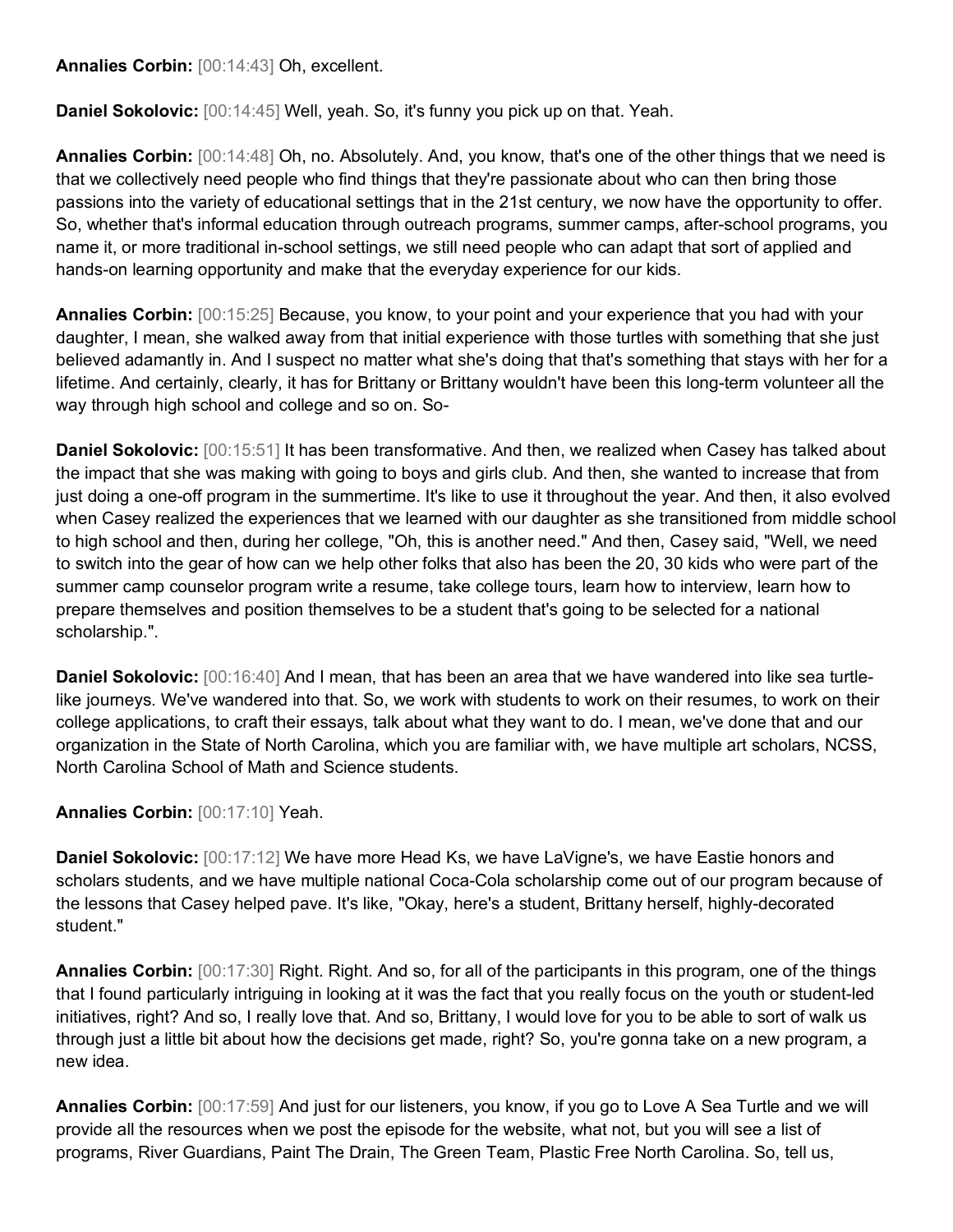Brittany, how did those individual initiatives not just get started, but have enough sort of legs or sea legs, if you will, to actually become a thing that as an organization you sponsor and you continue to do? That becomes more than just an idea on paper, but is an actual action that's taking place. How do you guys make those decisions? What's that look like?

**Brittany Turner:** [00:18:41] So, it all begins with the youth's ideas. So, many programs have many ideas, they all have different passions. So, if someone is really passionate of art or storm water or whatever they're passionate, it's whatever their idea is, whatever they want to do, and we just lend support. And we offer them as many resources as possible, get them in contact with the people they need to talk to and try to get them opportunities to apply for grants or funding and just offer them as much support as possible to be able to make their idea possible. But that's our main goal, so many people have ideas and they just never get done, but they are possible, feasible ideas, they just need support. And so, that's our main goal as an organization, is lending support, lending help, and giving the youth what they need to actually put their idea in action.

### Annalies Corbin: [00:19:40] Right.

**Daniel Sokolovic:** [00:19:41] A process that Brittany would do when she started hers is something that we've also experienced at different youth events in terms of writing the small grant. In the Youth Ocean Conservation Summit, which is Sean Russell out of Mote Marine Lab, he does an event where he ask you to write a small grant. And so, we have copied that and made it our own, where we ask them to do a SMART grant, specific, measurable, attainable, realistic, and time bound. And then, for us, we had to make it SMARTS.

## **Annalies Corbin:** [00:20:11] Right.

**Daniel Sokolovic:** [00:20:12] That's sustainable. So, "Tell us how you're going to do it." So, every one of the youth, they've gone to the Youth Ocean Conservation Summits over the year and then, they've attended our youth leadership program in the summertime, "Here's my idea." "Write your grant. Tell us your grant and fill out the box where it says SMARTS. Tell us how you're going to do it. Tell us how much money you're going to need. Give us your budget.".

**Daniel Sokolovic:** [00:20:34] So, they're walked through that process. And then, we just, I guess, "We're going to fund you. We're going to help you seek funding." And when we ask money from our funders, we fund them. So, we microgrant them to get started. And then, they go out and raise their own money. You know, the young lady who's running the North Carolina Monofilament Recycling Program, still looking on forward, they've attacked, she self-funds, she goes out and raised plastic free. He's been getting sponsors for Plastic Free NC to fund his and he writes grants also. They all have done it.

**Daniel Sokolovic:** [00:21:07] So, they've all had to go through that process. When we went to the Points of Light Summit, they went down there. They had a youth component. All of them went down with their pitches ready to pitch to panel there to get money. So, they're asked to get up, stand up, and speak and publicly talk about it. "Here's why, you know, I should get a grant and here's my SMART presentation." So, when they do that, they look very intelligent and they know how to do it. This is the pitch. This is my SMARTS free pitch.

**Annalies Corbin:** [00:21:37] Yeah, that's absolutely fabulous. And we see the same thing. We have a number of different programs that we advocate for also at the PAST Innovation Lab and we have found those very same components, that when you lay out and you get the participants, some students, whether they're young students, elementary, middle school, high school students, or even our collegiate students just sort of walk through an RFP process, very similar, all steeped in design thinking, and you have them pitch.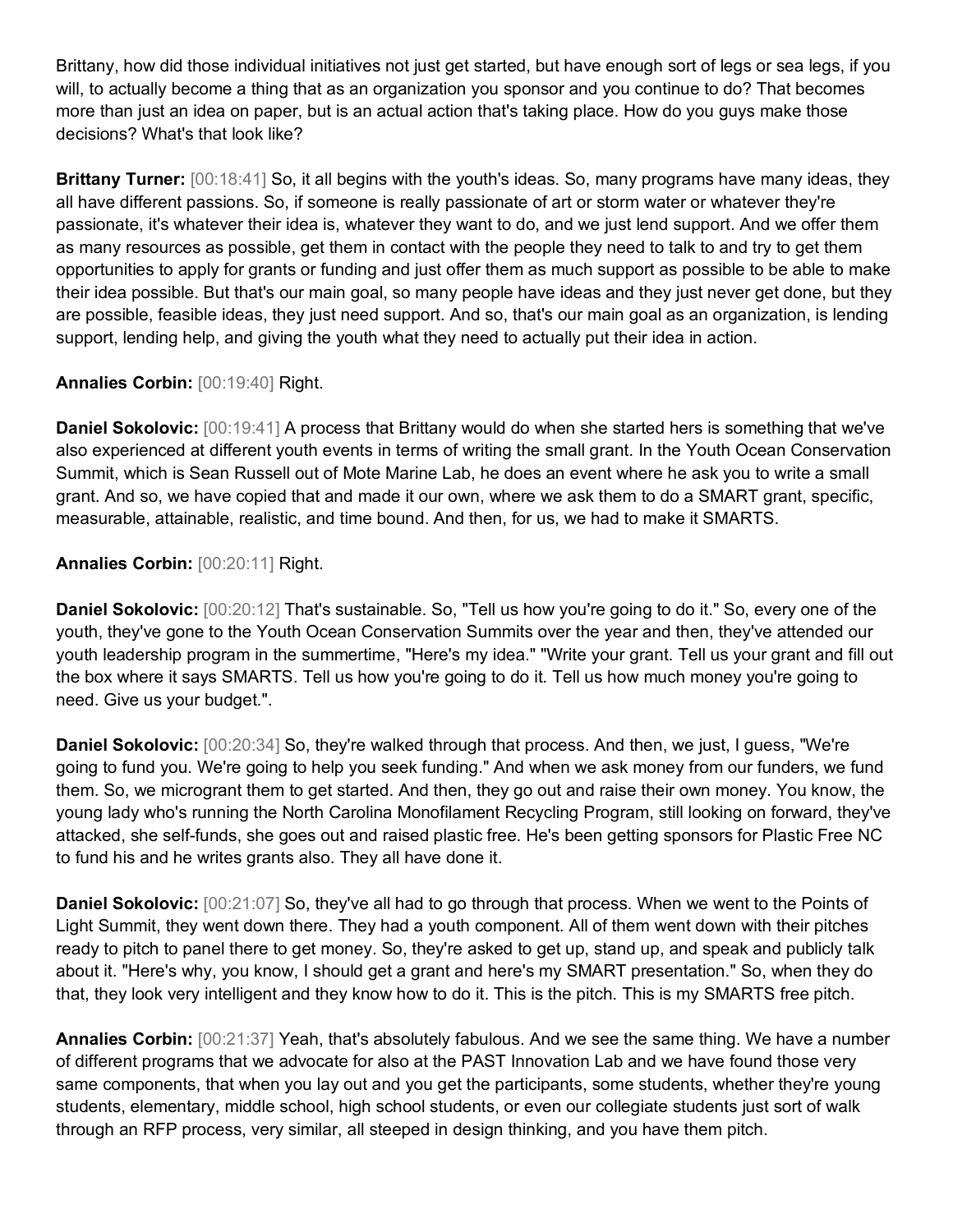**Annalies Corbin:** [00:22:04] It's incredibly powerful. That is such an effective way to get students to really think about and flush out multiple components or facets of ideas they have. I love that. So, in all of these cases, the programs, for example, that are on your website, then those are actual programs that are still running in some capacity today. And so, my question for you then is, are those programs—so, for example, Paint The Drain, which is about storm water awareness and storm drain stencil program, I just chose one off your list.

**Annalies Corbin:** [00:22:38] So, for example, as that program sort of moves forward, is it something then that other groups, girls and boys clubs, 4-H clubs, Girl Scout, Boy Scout, schools, can they pick those things up, Brittany, and then, do variations of their own or do they just support the existing program? How does that work? Because one of the things I can tell you that people are gonna be really, really intrigued about by this is, "Hey, I love the idea of this thing. How can I bring it into my own classroom or into my own after-school program or my own 4-H club?" So, how does that work?

**Brittany Turner:** [00:23:14] Well, each of these programs is a little different. But for example, with Paint The Drain, we get many different groups, like for example, boys and girls clubs or a lot like high school groups, like honor societies or groups like that to come out to our events and help us paint the drains. And with the recycle art programs, we go in the boys and girls clubs and help us make the art to go out in the community. And with the cycLAST programs, we'll go out and get the groups like the Boy Scout what they need to come and ride bikes with us. And so, we usually find groups in the community that meet the needs of the project and go and do the project with them.

**Annalies Corbin:** [00:23:56] And so, these projects are then ongoing. So, back-

**Daniel Sokolovic:** [00:24:00] Yeah.

**Annalies Corbin:** [00:24:00] ... to what we talked about earlier there, they were all sustainable. But literally, these programs in one capacity or another are doing. They're actually actionable today.

**Brittany Turner:** [00:24:09] Yeah.

**Daniel Sokolovic:** [00:24:09] Yeah. Annalies, they're very replicable in their own area. And we enjoy being contacted by folks, "Well, how can I do this in my area?".

**Annalies Corbin:** [00:24:17] Right. Right.

**Daniel Sokolovic:** [00:24:18] For example, the Stow It-Don't Throw It project can be done anywhere. The stickers are available. They can be personalized. The Plastic Free NC, David Yoon who heads up that program, his sticker that is out there, he actually has it set up on file. He has one for every state.

**Annalies Corbin:** [00:24:39] Wow.

**Daniel Sokolovic:** [00:24:40] Anyone can contact and, "Here, let me give you sticker for your states, then you can go out and print it." So, for a couple hundred dollars, you can get a thousand stickers and you can be in business.

**Annalies Corbin:** [00:24:48] Yeah. That's perfect.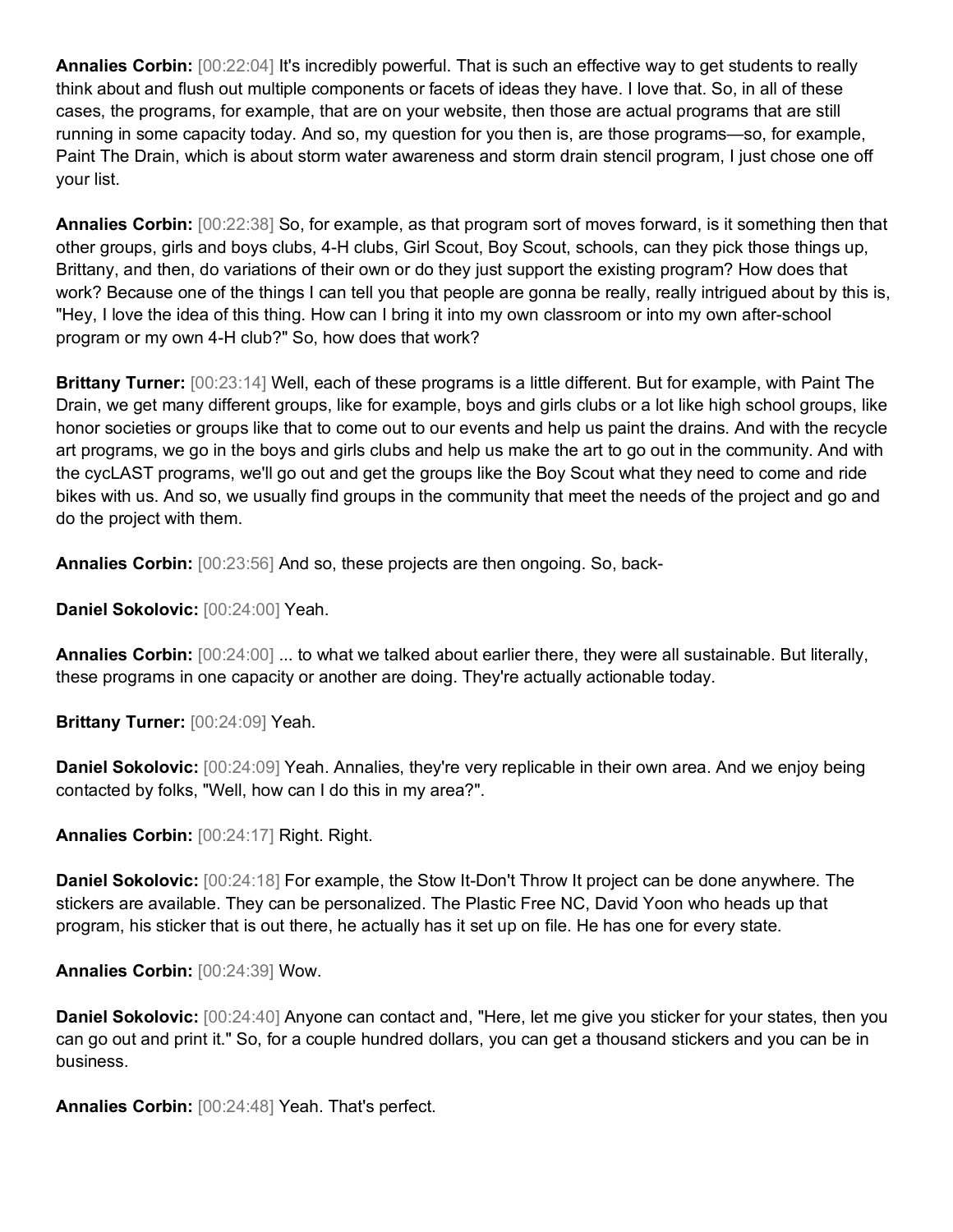**Daniel Sokolovic:** [00:24:50] Yeah. So, it's really easy. You know, recycle art, there are so many links that we send people, "Here's the recycle art link that you can go to start this in your area." CycLAST, that's a community biking program in many areas in that community-

**Annalies Corbin:** [00:25:03] Sure. Sure.

**Daniel Sokolovic:** [00:25:03] ... and cycling missions. Keep Your Bottom Clean, that's kind of niche-specific because it's a student athlete program-

**Annalies Corbin:** [00:25:13] Right. Right.

**Daniel Sokolovic:** [00:25:13] ... with water, but you can do river cleanups, they advocate at the side of the river, all that stuff. The River Guardians project, if you saw the water monitoring, that's what we were originally funded to State Farm, through their youth advisory board. That was a big one where we put rudimentary water testing equipment and then, for near lab quest and Hach spectrophotometers actually in two classes, we upfitted twelve schools.

**Annalies Corbin:** [00:25:38] Okay.

**Daniel Sokolovic:** [00:25:38] And after that, because purchasing \$6,000 per school wasn't sustainable-

**Annalies Corbin:** [00:25:44] Right.

**Daniel Sokolovic:** [00:25:46] ... we worked with Philippe Cousteau, Sean Russell at EarthEcho International, they have the water challenge program. So, that is an easy way for a school to enter into that one. So, we don't have to do it, we direct schools to those folks.

**Annalies Corbin:** [00:25:59] Right. Right.

**Daniel Sokolovic:** [00:26:01] It's highly replicable and that is a very successful program for us and for EarthEcho that we really enjoy being part of.

**Annalies Corbin:** [00:26:10] Right. And so, for communities that are contemplating doing programming like this, one of the things, questions that we get asked all the time as we send, you know, just a tremendous number of resources sort of out into the world, schools in particular depending on where you are, if either be US or other parts of the globe, are always looking to have programs that are standard-aligned so that they don't have to take inside of formal learning environments.

**Annalies Corbin:** [00:26:39] And I'm really speaking about those formal learning environments at the moment that they can use it in place of something else they would traditionally be teaching. And so, Brittany, since you are headed down the path to being a teacher, so have any of these programs been pulled or set aside and been state or are federally standard-aligned or do you have any aspirations to do that for some of these programs? Because it seems to me it would be that difficult of a task to do. So, where are you with that?

**Brittany Turner:** [00:27:10] I mean, I definitely think it would be-

**Annalies Corbin:** [00:27:16] Sorry. Did I catch you off guard with that question? Because I know teachers are looking at this, they're like, "Oh, my God, that sounds really, really cool. But, you know, my principal will never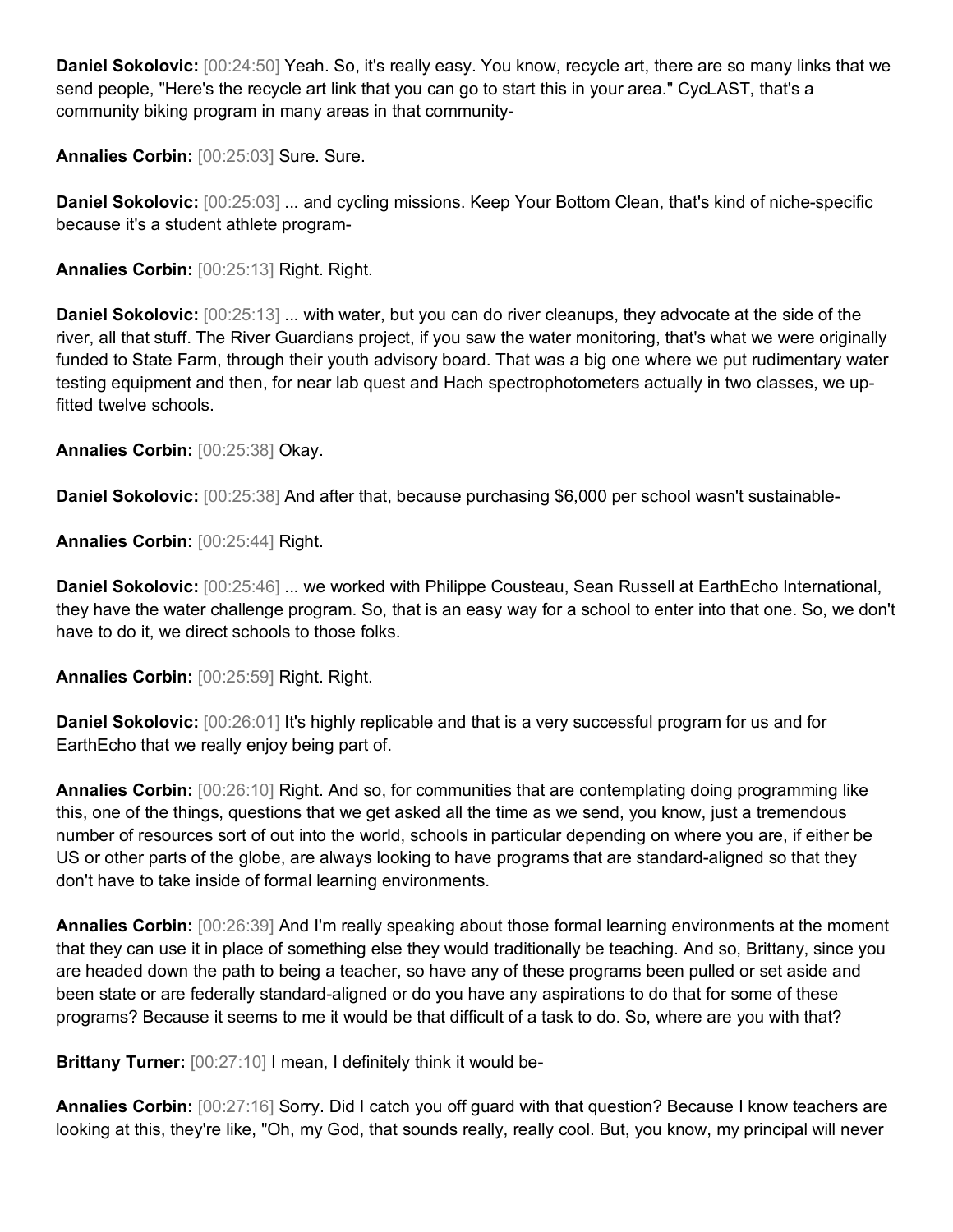let me use it because, you know, it's not standard-aligned" or "I don't have time to do that sort of piece of the work", right? So, that's a pretty sort of traditional sort of approach.

**Brittany Turner:** [00:27:33] I would say, long-term, my goal is to go into like administration with school, because I definitely may go like public school system, there's a lot to work on, there's a lot to be done. And I think it would be really cool to like have a lot of positive distractions maybe implemented into our school systems. And there's a lot of things that I see a lot of states will do like with our summer camps.

**Brittany Turner:** [00:27:56] And with like we have an interactive water lab here in the community that I along with a few other people involved with Love A Sea Turtle do that we do in the water lab that I think could be really beneficial at another school systems, that I think would be awesome if we put it in their classrooms. I think one day, it would be amazing to see that be offered to every child instead of just a few or the ones that come through our summer camps or the ones that are able to come in through our water lab.

**Annalies Corbin:** [00:28:27] Yeah, it's not hard to do. And I would think that there definitely would be some grant funding out there that would make it possible to sort of do that. So, let's talk a little bit about the summer programs, because we've mentioned them several times now. So, are these a day program? Are they a weeklong program? What's the structure of the summer programming and how do you make the decisions around the structuring of the summer programs?

**Brittany Turner:** [00:28:52] So, we've done it differently for different years. We have done day programs before, but we've also done week-long programs. But with these programs, we generally do the same thing. There are some base camps, we do a lot of water testing and then, STEM programs, but we also give kids the opportunity to ride bikes and teach them how to ride a bike if that's something they haven't learned how to do. We do kayaking. We learn about nutrition, hiking, and we do a lot of outdoor activities because that's something that unfortunately today, a lot of kids don't come outside.

**Annalies Corbin:** [00:29:29] They don't. I hear that over and over again. It's that sort of lost thing, right? Going outside. Yeah.

**Brittany Turner:** [00:29:37] And then, we've also done some stuff with scuba before and like snorkeling camps and skuba camps, and that's another camp structure we use expense and stuff on.

**Annalies Corbin:** [00:29:49] So, Daniel, when you sort of think about the multiple iterations, I assume, over the last 15 years that you've seen the various programs and the camps, what would you say are the highlights for you that you see consistently over and over again, which sort of get to prove a concept, I guess, when you think about the way the programs work?

**Daniel Sokolovic:** [00:30:10] For me, it's been the growth from having, you know, four summer counselors our first year to this past year where we had 40 counselors a day.

### **Annalies Corbin:** [00:30:18] Wow.

**Daniel Sokolovic:** [00:30:19] Yeah. For 70 youths we were serving. So, we do what we call a counselor and then, we do a junior counselor. We have a seasoned counselors that served a season with us training a junior counselor. So, they're paired up together and they get a group that they leader out. So, we see that continual growth from that, that is for us, it's like, okay, that's an affirmation that's been successful, people want to come. And we don't advertise or even seek counselors, they just keep appearing and calling us, e-mailing us, "How can I get involved", through word of mouth.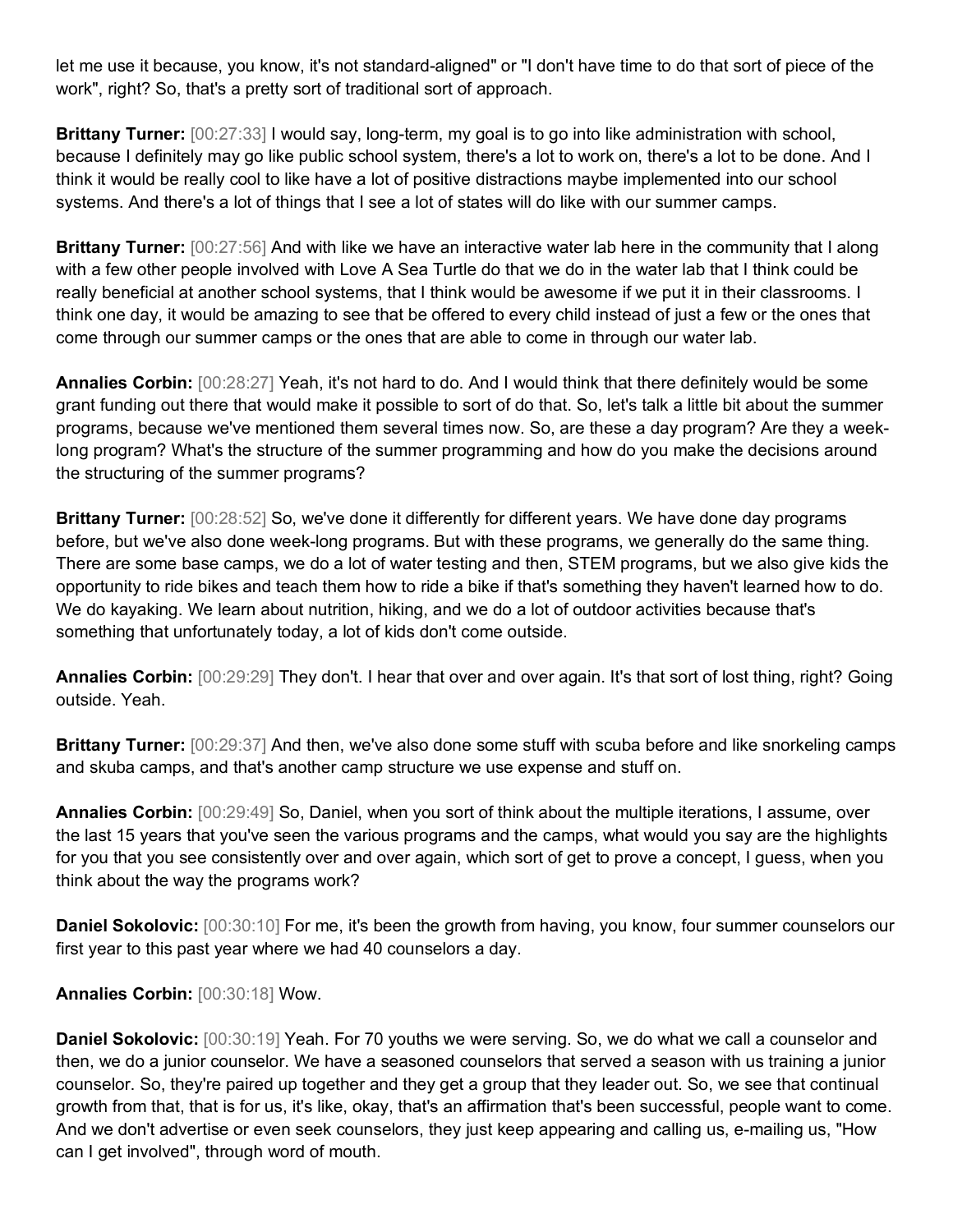**Daniel Sokolovic:** [00:30:48] And the other thing is when we drive around town and a student sees me in my Sea Turtle shirt and they come running up, "Man, I went to your camp. That was the greatest thing." I say, "What was your most funky thing that you did?" "Riding bikes, I mean, water, science, and the nutrition." And that doesn't happen once, it happens all the time, every day. So, sometimes, I don't even want to wear a Sea Turtle t-shirt thinking I'm going to get run down by a parent or by a student.

**Annalies Corbin:** [00:31:18] Right.

**Daniel Sokolovic:** [00:31:18] I mean, that. And then, also, the demand for the program from organizations to water services. So, that keeps growing. And then, every time a student comes, says, "I have an idea I want to pitch to you" or "I heard, you know, you help students do this, can you help me?" And it is a seven-day a week job now for my wife and I.

**Annalies Corbin:** [00:31:38] And it sounds like it's pretty powerful. Yeah. Yeah.

**Daniel Sokolovic:** [00:31:43] Seven days a week, I mean, we're here and available to the students when they need us. And quite often, their lives are so busy now Monday through Friday, Saturdays and Sundays are the only time they can get to us. And so, our home is open seven days a week. We do it, it grows. In our recent reflection, we had 165 people there, probably could have taken more. These were just families and youths associated with it. It grows. You know, going back, you were talking about the tying to the standards, our programs through the EarthEcho world water lab are completely tied to NC4 curriculum. Our water lab, the LAST STEAM Lab at River Park North is set up to deliver programs that are absolutely tied in the curriculum.

**Annalies Corbin:** [00:32:28] Perfect. Perfect.

**Daniel Sokolovic:** [00:32:29] Yeah. Every everything else that we do, whether it's Plastic Free NC or cycLAST or storm drains are tied into the water cycle, part of the NC core curriculum. And the teachers can do the same thing because it all has a science backing.

**Annalies Corbin:** [00:32:41] Sure.

**Daniel Sokolovic:** [00:32:41] The nutrition component, that comes out of FoodMASTER, which is a national program. Dr. Duffrin out in that and I knew right there in Illinois. It's tied to the curriculum. Everything we do, we do tie it back. So, there is formal learning through informal method.

**Annalies Corbin:** [00:33:00] Exactly.

**Daniel Sokolovic:** [00:33:01] And working with FoodMASTER, we've designed what's called a FAN cart, Fitness And Nutrition. So, we have just, you know, a little plastic-laminated card that has information that's a quick hitter. I mean, as the page today, "Why don't you need Gatorade? This is why you should be drinking water instead of Gatorade."

**Annalies Corbin:** [00:33:17] Right.

**Daniel Sokolovic:** [00:33:18] And then, our garden project, we have garden science in there to talk about the benefits of tomatoes. Now, why tomatoes? And then, that absolutely is tied to the 4 curriculum. It gives them the facts and science behind it. So, we tie that in.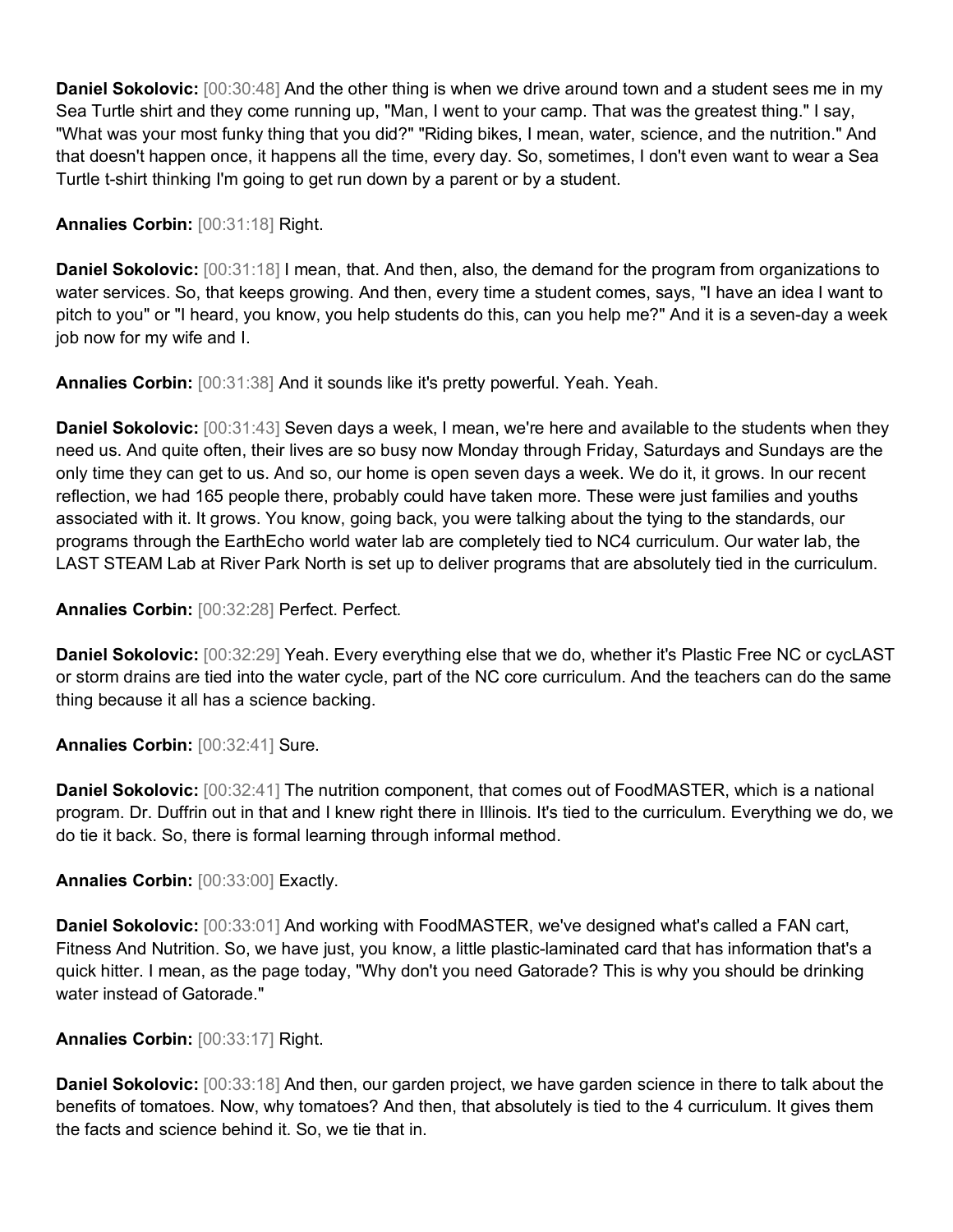**Annalies Corbin:** [00:33:34] That's perfect. Yeah, that's absolutely perfect, because obviously, you know, like I said, when teachers are looking to bring these amazingly innovative programs that they find whether on the internet or in their own communities, one of the big struggles that I hear repeatedly from schools and teachers in communities is, you know, how do I make time to transition my classroom or transition the experience of my students and to be this more hands-on and applied when I've got, you know, this can or this wrote curriculum over here that my district or my community has invested in?

**Annalies Corbin:** [00:34:06] And so, oftentimes, what I spend a lot of my time encouraging folks to do is to swap it out, right? So, not added on, but do it in place of. So, I'm thrilled to hear that you're making it easy for the teachers to be able to do that. I want to talk a little bit about sort of best recommendations, I guess, really from both of you. You know, as folks are contemplating doing something similar, what's the advice that you have both on the, "How do I get something up and running and started" and then, "How do I make it sustainable and sort of build momentum for it"?

**Annalies Corbin:** [00:34:46] And now, I toss that out to both of you, and either one of you can answer the question. But, you know, oftentimes, those are some of the questions that I get all the time is, "Hey, you know, Love A Sea Turtle sounds awesome, but how do I do something similar in my community? I'm not on the coast. My kids don't even understand, you know, sea turtles, but, you know, we've got a buffalo ranch, you know, around the corner", as an example or "We've got this massive cactus farm.".

**Annalies Corbin:** [00:35:12] And what I always tell folks is that, you know, you take and you tap into that local resource and that's the thing that you use as a driver. But it's one thing for me to be able to say that, but they're really looking to folks like you who've actually implemented utilizing your local resource as their guide for, "How would I do this?" So, Daniel, let's start with you. What would you tell folks who are contemplating running down that road?

**Daniel Sokolovic:** [00:35:38] It can be done anywhere. And it's funny because this year, we ran into Zack Rago, who's the Chasing Coral and the Chasing Ice guy and he came out here recently. He's located in Boulder, Colorado. They have the largest youth scuba program in Boulder. And we used to look at that and we always said, "How in the world do they do that?" So, we've finally got to ask him that question. But anyway, you know, we talk to kids, our camp program is called Upstream Downstream.

**Daniel Sokolovic:** [00:36:07] And we always ponder, "How do we make the young person in Kansas care about putting a plastic bag on the side of road? How's that going to get us here?" It's giving them those connections. It is tied within, everything you do upstream has an effect downstream, so no matter where you're at in the United States, you're going to have a downstream impact. And it doesn't have to be about impacting sea turtles, it can be impacting the gulf. It can be about exactly what's going on in Texas or Colorado or going down to Mexico. You know, we're still sending water there, but that type of thing, you know, it's like that.

**Daniel Sokolovic:** [00:36:42] So, getting them the care, and that's what we're trying to do. You know, if someone has a cactus farm, you're right, utilizing what their strengths are, what they have around them as a resource. And then, I would tell anybody, start small. Ambition is great. Start small and let it become organic. And if it's organic and it grows, then run with it. And see how it can keep going. And then, allow the students to dream and allow them to figure out, "This is what I want to do and this is how we're going to go.".

**Daniel Sokolovic:** [00:37:14] And as the adult supervisors and people behind the scenes, "How can I best support them?" We let them struggle mightily at times, but I don't let them fall off the cliff, we don't let them fail. If we see them running off the cliff, we might want to think about the circum-Socrates and I'm going to say, you